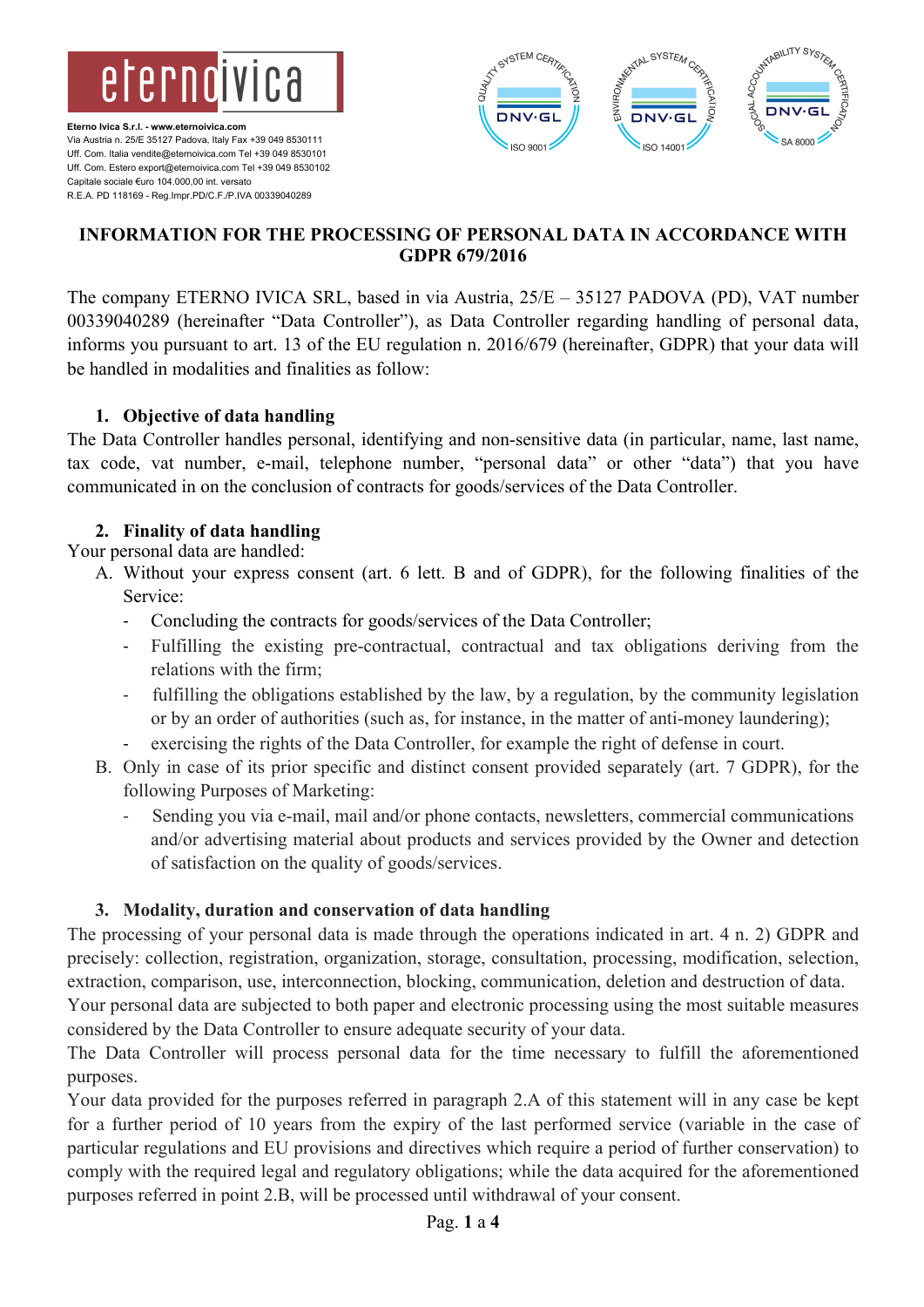



### **4. Access to data**

Your data may be accessible for the purposes referred in art. 2.A and 2.B of the present information:

- A. To employees and collaborators of the Data Controller or of the Group companies which the Controller belongs to, in their capacity as persons in charge and/or internal managers of the processing and/or system administrators;
- B. To Group companies which the Data Controller is part of (i.e. for supporting activities in the production of goods/services, for logistics management and maintenance of the website, suppliers, lenders, professional offices, etc) who carry out outsourcing activities on behalf of the Data Controller in their capacity as external Data Processors.

### **5. Communication of data**

Without the need for your express consent (pursuant to Art. 6 letter b) and c) GDPR), the Data Controller may communicate your data for the purposes referred in art. 2.A) to Supervisory Bodies, Judicial Authorities and to all the other subjects to whom the communication is mandatory by law for the accomplishment of said purposes. These subjects will process the data in their capacity as independent Data Controllers. Your information will not be disseminated.

#### **6. Data transfer**

The management and storage of personal data will be carried out on servers of the Data Controller and/or of duly appointed companies named as Data Processor located within the European Union. Currently the servers are located in Italy, at the company headquarters. The data will not be transferred outside the European Union. In any case, it is clear that the Data controller, if needed, might have the right to move the server location to Italy and/or to the European Union and/or to non-EU countries. In this case, the Data Controller hereby ensures that the transfer of non-EU data will take place in accordance with the applicable laws, stipulating, if needed, agreements that guarantee an adequate level of protection and/or adopting the standard contractual clauses provided by the European Commission.

### **7. Nature of the data provision and consequences of refusal to reply**

The provision of data for the purposes referred in art. 2.A. is required. In their absence, we can not guarantee the services of the art. 2.A. The provision of data for the purposes referred in art 2.B. it is optional. You can therefore decide not to give any data or subsequently deny the possibility of processing data already provided: in this case, you will not be able to receive newsletters, commercial communications and advertising material concerning the Services offered by the Data Controller. In any case, you will continue to be entitled to the Services referred in art. 2.A.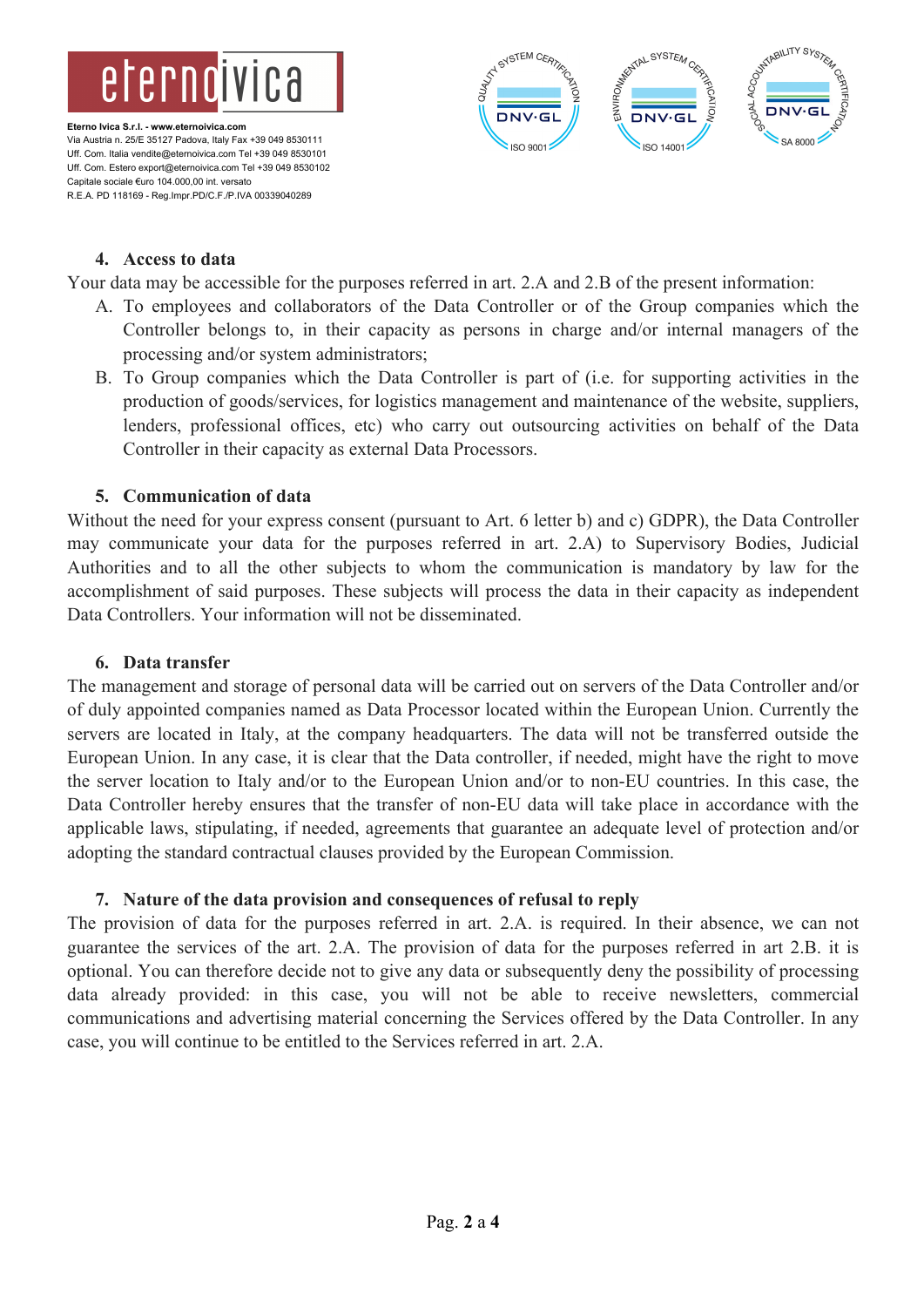



# **8. Rights of the interested party**

As an interested party, you have the rights stated in art. 15 GDPR and precisely they are:

- A. Obtaining the confirmation of the existence or not of personal data concerning you, even if they are not already registered and their communication in an intelligible form;
- B. Obtaining the indication: a) of the origin of personal data; b) of the purposes and methods of the processing; c) of the logic applied in case of treatment carried out with the aid of electronic instruments; d) of the identification details of the Data Controller, the managers and the designated representative pursuant to art. 3, paragraph 1, GDPR; e) of the subjects or categories of subjects to whom the personal data may be communicated or who may become aware of it as a designated representative in the territory of the State, of managers or agents;
- C. Obtaining: a) updating, rectification or, when interested, integration of data; b) the cancellation, transformation into anonymous form or blocking of data processed unlawfully, including data whose retention is unnecessary for the purposes which the data were collected for or subsequently processed; c) the attestation that the operations as referred in law letters a) and b) have been brought to the attention, also as regards their content, of those to whom the data have been communicated or disseminated, except in the case where this fulfillment is it proves impossible or involves a use of means manifestly disproportionate to the protected right;
- D. opposing, in whole or in part: a) for legitimate reasons to the processing of personal data that are concerning you, although pertinent to the purpose of the collection; b) to the processing of personal data concerning you for the purpose of sending advertising or direct sales material or for carrying out market research or commercial communication, through the use of an automated call systems without the intervention of an operator by email and / or through traditional marketing methods by telephone and / or paper mail. It should be noted that the right of opposition of the interested party, set out in point b) above, for direct marketing purposes through automated methods extends to traditional ones and that in any case the possibility remains for the data subject to exercise the right to object even only partially. Therefore, the interested party can decide to receive only communications using traditional methods or only automated communications or none of the two types of communication. Where applicable, it also has the rights referred to in Articles 16-21 GDPR (Right of rectification, right to be forgotten, right of limitation of treatment, right to data portability, right of opposition), as well as the right of complaint to the Guarantor Authority, to be forwarded according to the procedures provided on the website www.garanteprivacy.it.